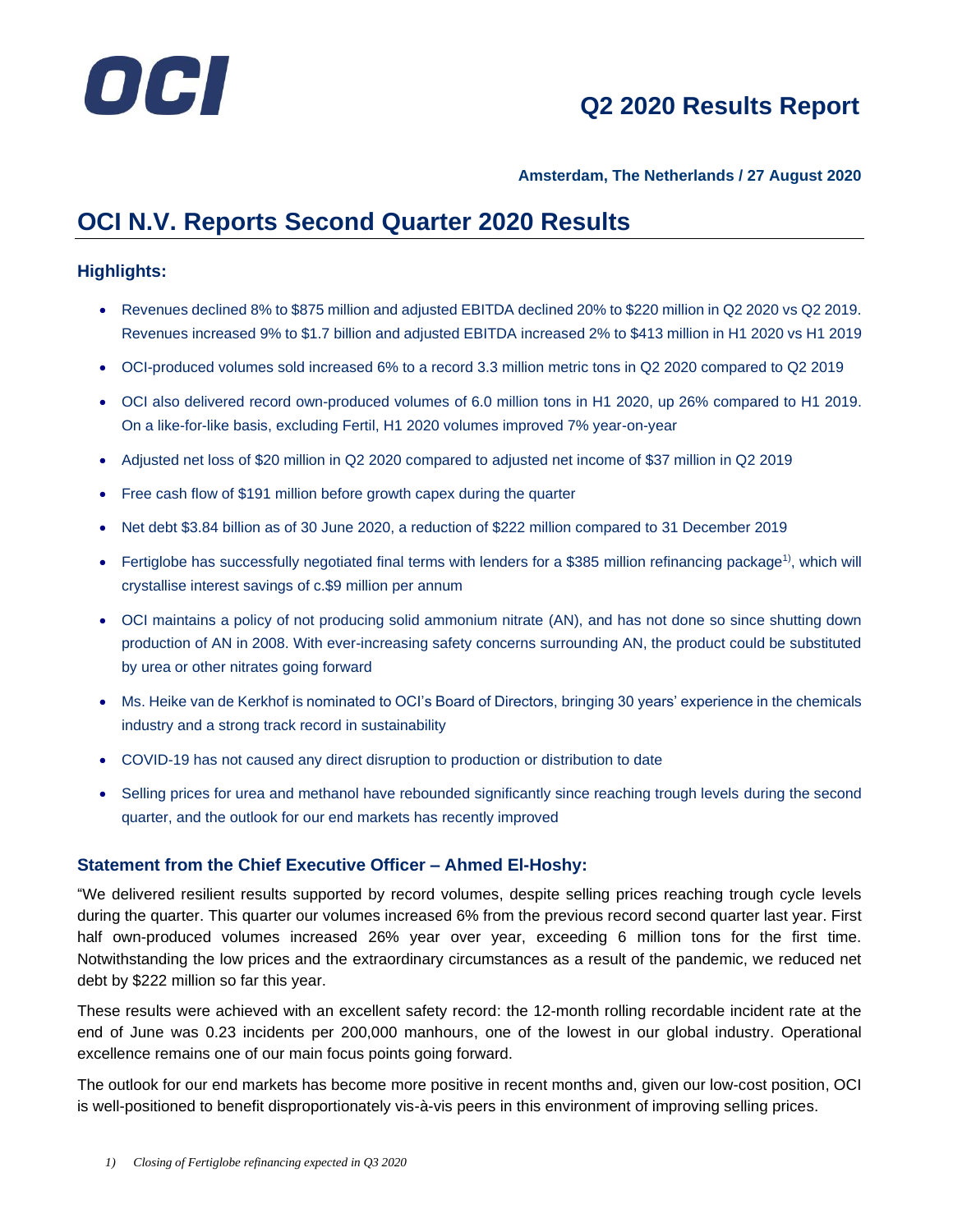

Global nitrogen fertilizer markets are looking positive for the remainder of this year and into 2021 on the back of healthy farm fundamentals, supported by strong demand from major importing countries, in particular India and Brazil, a recent strengthening of the outlook for the US, and increases in global corn demand. Urea prices have rebounded more than 30% since reaching a trough in the second quarter, but ammonia prices have lagged as a result of weak industrial demand. However, we have already seen a significant pick-up in diesel exhaust fluid sales in the US in July and August to record monthly levels, and have started to see recovery in demand of industrial ammonia and melamine.

The outlook for our methanol end markets has also strengthened. Spot methanol prices have rebounded more than 50% since reaching trough levels towards the end of the second quarter. Demand from Methanol-to Olefins (MTO) plants in China has been rising and utilization rates now exceed 85% on the back of healthy economics. High inventories in the system are being cleared and high-cost methanol capacity has been shutting down. Global downstream demand continues to recuperate steadily, as fuel consumption is returning and a pick-up in construction and other industrial activity is driving increased demand for derivatives such as formaldehyde.

Our priority remains to optimize free cash flow generation and we remain committed to our financial policy to deleverage towards 2x through the cycle. We demonstrated healthy free cash flow conversion in the first half of this year despite the difficult macro environment, but timing to achieve our targets remains dependent on selling prices, as we continue to focus on operational and commercial excellence and volume growth.

We maintain our forecast that we are on track to deliver robust volume growth in 2020. As we reach our run-rate production, we expect to benefit from a further step-up in volumes in 2021 compared to 2020. We expect this particularly in methanol, where we have finalized major turnarounds at OCI Beaumont in February and in the Netherlands in June.

In addition, we continue to optimize our capital structure to identify further cost-effective refinancing opportunities as demonstrated by a \$385 million refinancing at Fertiglobe. We are ahead of plan in generating commercial synergies at Fertiglobe, and we will now also achieve significant interest savings for the group. This debut financing for Fertiglobe will reset the capital structure and centralise some of the operating company debt at the Fertiglobe holding level. We are pleased that the facility has attracted strong interest from the capital markets and will achieve a low interest rate, reflecting the leading competitive position of Fertiglobe and its healthy balance sheet."

### **Outlook**

#### *Nitrogen*

- The outlook for nitrogen fertilizers for the remainder of the year and into 2021 is looking considerably more favourable than a few months ago:
	- o Demand in several importing countries is expected to remain healthy, including South Asia, Latin America, East Africa and Australia
	- $\circ$  The outlook for the US has strengthened recently as the downward revision of corn acreage by the USDA has reduced expected corn stocks and the outlook for corn demand has strengthened as ethanol markets recover. In addition, global demand for corn has increased driven by purchases from China
	- o We are anticipating a favourable fall application season in the US given the rapid pace of planting this spring and the maturity of the current corn crops, allowing for a potentially extended application window before winter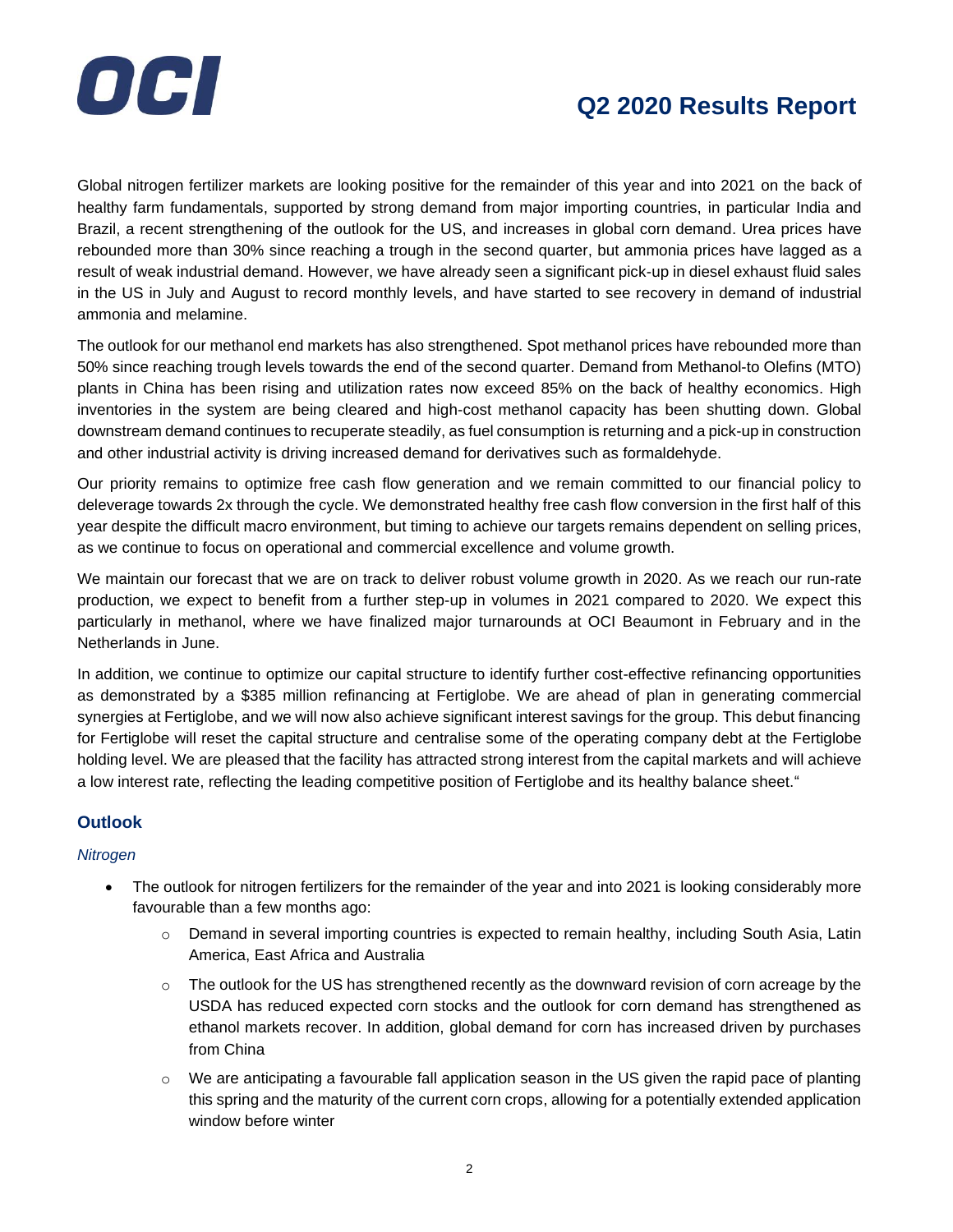

- $\circ$  Following a record quarter for our calcium ammonium nitrate (CAN) volumes in Q2, our order book in Europe is looking healthy. Going forward, we expect nitrate prices to be supported by healthy demand and room to catch up with increases in urea prices
- $\circ$  Higher domestic urea prices and demand in China, combined with temporary capacity shutdowns due to COVID-19 in China during the first half of 2020 limited the amount of urea available for export; full year Chinese exports are expected to be lower than in 2019
- Industrial nitrogen markets have been weak in Q2 2020 as a result of GDP/industrial activity slowdown, but are showing signs of recovery:
	- $\circ$  Global ammonia prices have lagged urea as a result of weak industrial demand, but should benefit from a recovery in industrial markets, with further support from curtailment of high-cost capacity and the recent increase in natural gas prices
	- $\circ$  The fuel ethanol market in the US is recovering from trough conditions
	- o Demand for Diesel Exhaust Fluid (DEF) in the US has also increased significantly recently with the rebound of road traffic, and IFCo is reaching record shipments at increasing pace in Q3 so far
	- o Melamine demand in our core European markets is improving

#### *Methanol*

- US methanol spot prices have rebounded c.50% since reaching a bottom below \$150 / ton in June
- Rising utilization rates of MTO plants in China on the back of healthy MTO economics versus naphtha crackers have been a key driver of a rebound in methanol demand
- The outlook for downstream demand has also improved, with fuel consumption picking up following the easing of lockdowns, and a gradual return of global industrial and construction activity; in the US and Europe we have seen month-to-month improvements in demand from the lows reached in the spring
- The idling of high cost methanol production capacity by competitors also helped tighten supply / demand balances in 2020 and supported pricing
- OCI is one of the lowest cost producers globally, and expected to benefit from the ramp-up of our methanol capacity as well as the normalization of production and improved onstream efficiency

### *Gas Markets*

We expect to remain at the low end of the global cost curve. In addition, the recent increase in gas prices supports selling prices and benefits OCI as one of the lowest-cost and most efficient producers globally.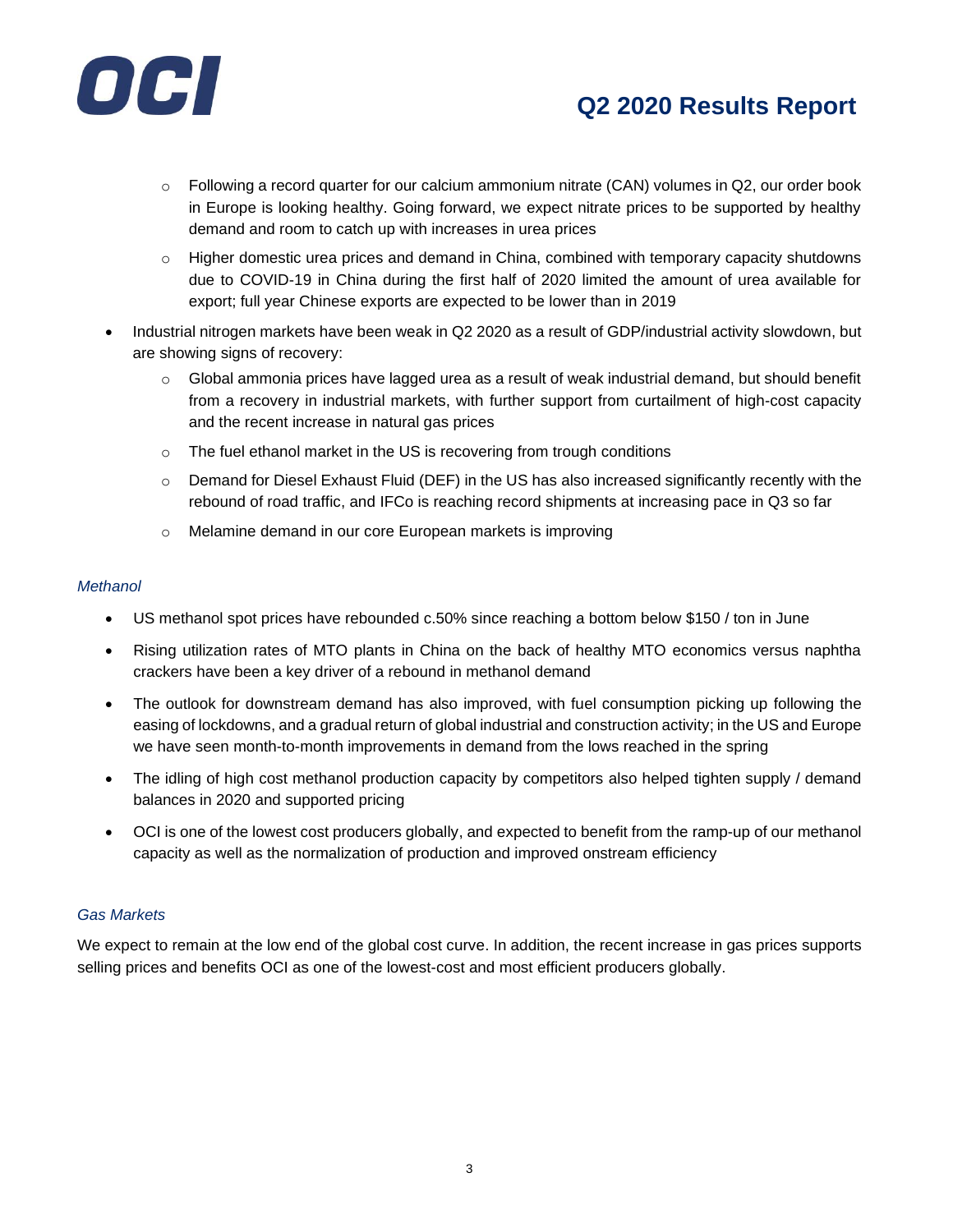# OCI

# **Consolidated Financial Results at a Glance1)**

### **Financial Highlights (\$ million unless otherwise stated)**

|                                                                  | Q2 '20       | Q2 '19       | $\%$ $\Delta$   | H1 '20         | H1 '19        | $\%$ $\Delta$   |
|------------------------------------------------------------------|--------------|--------------|-----------------|----------------|---------------|-----------------|
| Revenue                                                          | 875.4        | 953.5        | (8%)            | 1,686.5        | 1,550.0       | 9%              |
| <b>Gross Profit</b>                                              | 126.7        | 165.4        | (23%)           | 204.0          | 217.9         | (6%)            |
| Gross profit margin                                              | 14.5%        | 17.3%        |                 | 12.1%          | 14.1%         |                 |
| Adjusted EBITDA <sup>2)</sup>                                    | 219.5        | 275.1        | (20%)           | 412.5          | 404.4         | 2%              |
| EBITDA <sup>2)</sup>                                             | 221.4        | 221.6        | (0%)            | 397.5          | 343.8         | 16%             |
| <b>EBITDA</b> margin                                             | 25.3%        | 23.2%        |                 | 23.6%          | 22.2%         |                 |
| Adj. net income (loss) attributable to shareholders              | (19.9)       | 36.9         | nm              | (101.9)        | (45.3)        | nm              |
| Net income (loss) attributable to shareholders                   | (2.4)        | 19.9         | nm              | (83.8)         | (61.3)        | nm              |
|                                                                  |              |              |                 |                |               |                 |
| Earnings / (loss) per share (\$)                                 |              |              |                 |                |               |                 |
| Basic earnings per share                                         | (0.011)      | 0.095        | nm              | (0.400)        | (0.293)       | nm              |
| Diluted earnings per share                                       | (0.011)      | 0.095        | nm              | (0.400)        | (0.293)       | nm              |
|                                                                  |              |              |                 |                |               |                 |
|                                                                  | 30-Jun '20   | 31 Dec '19   | % $\Delta$      |                |               |                 |
| <b>Total Assets</b>                                              | 8,962.1      | 9,419.6      | (5%)            |                |               |                 |
| Gross Interest-Bearing Debt                                      | 4,484.8      | 4,662.3      | (4%)            |                |               |                 |
| Net Debt                                                         | 3,839.7      | 4,061.9      | (5%)            |                |               |                 |
|                                                                  |              |              |                 |                |               |                 |
|                                                                  | Q2 '20       | Q2 '19       | $%$ $\triangle$ | H1 '20         | H1 '19        | $%$ $\triangle$ |
| Free cash flow <sup>3)</sup>                                     | 191.1        | 150.9        | 27%             | 105.7          | 135.0         | (22%)           |
| Capital Expenditure<br>Of which: maintenance capital expenditure | 68.1<br>51.9 | 48.7<br>26.7 | 40%<br>94%      | 163.8<br>142.6 | 108.4<br>45.3 | 51%<br>215%     |
|                                                                  |              |              |                 |                |               |                 |
| Sales volumes ('000 metric tons) <sup>4)</sup>                   |              |              |                 |                |               |                 |
| <b>OCI Product</b>                                               | 3,264.7      | 3,084.3      | 6%              | 6,002.5        | 4,778.9       | 26%             |
| <b>Third Party Traded</b>                                        | 683.3        | 488.6        | 40%             | 1,235.6        | 964.0         | 28%             |

*1) Unaudited*

*2) OCI N.V. uses Alternative Performance Measures ('APM') to provide a better understanding of the underlying developments of the performance of the business. The APMs are not defined in IFRS and should be used as supplementary information in conjunction with the most directly comparable IFRS measures. A detailed reconciliation between APM and the most directly comparable IFRS measure can be found in this report*

*3) Free cash flow is an APM that is calculated as cash from operations less maintenance capital expenditures less distributions to non-controlling interests plus dividends from non-controlling interests, and before growth capital expenditures and lease payments*

*4) Fully consolidated, not adjusted for OCI ownership stake in plants, except OCI's 50% share of Natgasoline volumes*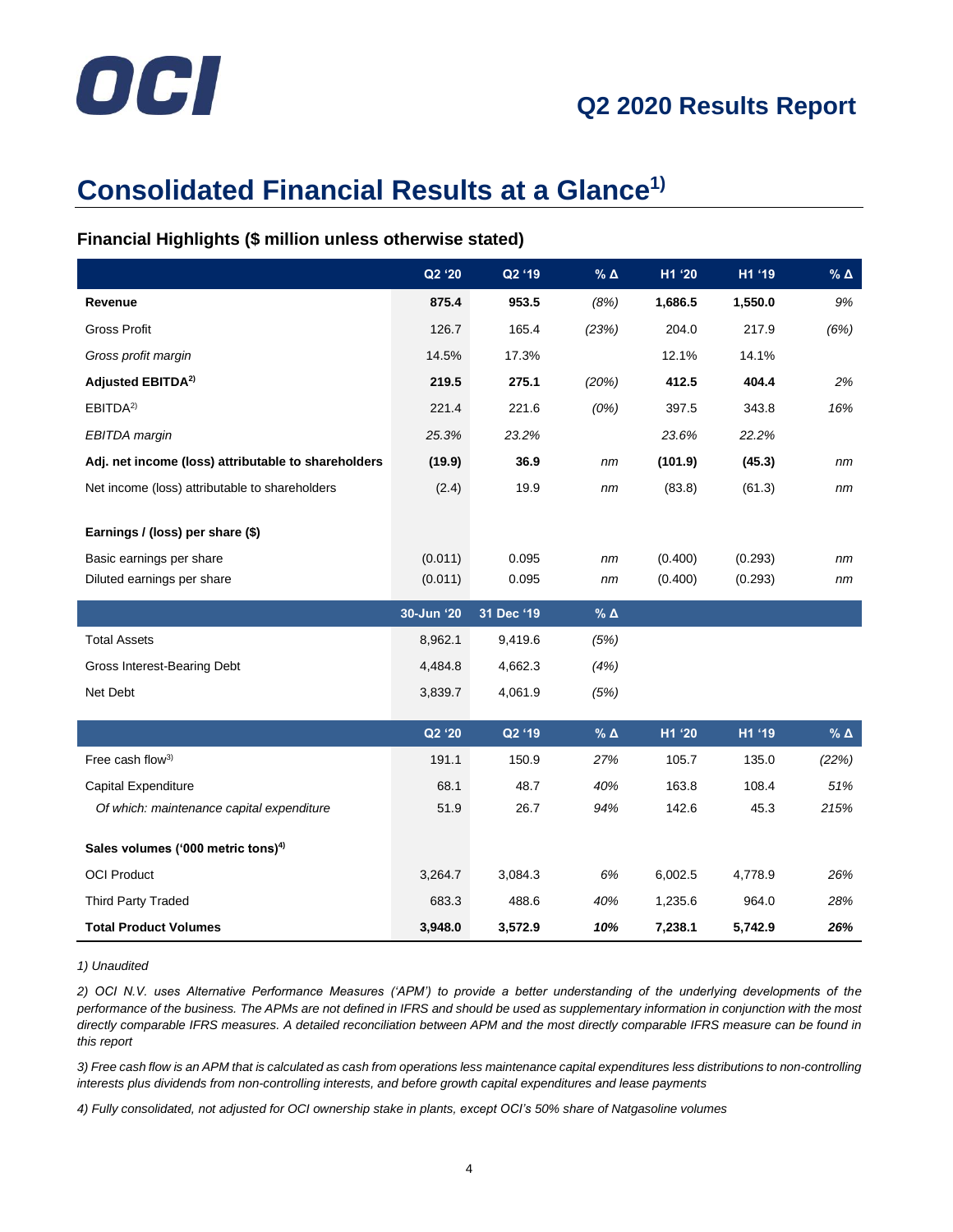

# **Operational Highlights**

# **Highlights**

- 12-month rolling recordable incident rate to 30 June 2020 0.23 incidents per 200,000 manhours
- Own product sales volumes increased 6% to 3.3 million metric tons during the second quarter of 2020 compared to the second quarter of 2019:
	- *Total own-produced nitrogen product volumes were up 8%, driven by record CAN volumes, an increase in volumes at IFCo and contribution from Fertil, partly offset by lower ammonia volumes at Fertiglobe*
	- *Total own-produced methanol volumes decreased 11% as a result of lower utilization at Natgasoline YoY and an extensive turnaround in the Netherlands*
- Selling prices were lower in Q2 2020 compared to Q2 2019 for all products, resulting in a c.\$120 million negative impact on adjusted EBITDA for the quarter

|                                                 | Q2 2020 | Q2 2019 | $%$ $\triangle$ | H1 2020 | H1 2019 | % $\Delta$ |
|-------------------------------------------------|---------|---------|-----------------|---------|---------|------------|
| <b>Own Product</b>                              |         |         |                 |         |         |            |
| Ammonia                                         | 346.8   | 592.1   | (41%)           | 888.3   | 959.6   | (7%)       |
| Urea                                            | 1,240.7 | 857.1   | 45%             | 2,357.0 | 1,305.3 | 81%        |
| Calcium Ammonium Nitrate (CAN)                  | 670.6   | 618.1   | 8%              | 840.8   | 726.8   | 16%        |
| Urea Ammonium Nitrate (UAN)                     | 496.1   | 459.2   | 8%              | 836.1   | 699.1   | 20%        |
| <b>Total Fertilizer</b>                         | 2,754.2 | 2,526.5 | 9%              | 4,922.2 | 3,690.8 | 33%        |
| Melamine                                        | 29.3    | 32.9    | $(11\%)$        | 59.8    | 68.1    | (12%)      |
| <b>DEF</b>                                      | 129.0   | 128.9   | 0%              | 269.4   | 225.9   | 19%        |
| <b>Total Nitrogen Products</b>                  | 2,912.5 | 2,688.3 | 8%              | 5,251.4 | 3,984.8 | 32%        |
| Method <sup>1</sup>                             | 352.2   | 396.0   | $(11\%)$        | 751.2   | 794.1   | (5%)       |
| <b>Total Own Product Sold</b>                   | 3,264.7 | 3,084.3 | 6%              | 6,002.6 | 4,778.9 | 26%        |
| <b>Traded Third Party</b>                       |         |         |                 |         |         |            |
| Ammonia                                         | 70.3    | 22.6    | 211%            | 144.6   | 112.4   | 29%        |
| Urea                                            | 297.8   | 114.5   | 160%            | 455.9   | 186.2   | 145%       |
| <b>UAN</b>                                      | 6.7     | 3.4     | 96%             | 12.5    | 10.2    | 23%        |
| Methanol                                        | 88.6    | 151.1   | (41%)           | 188.4   | 247.6   | (24%)      |
| Ammonium Sulphate (AS)                          | 169.6   | 177.2   | (4%)            | 328.2   | 379.0   | (13%)      |
| <b>DEF</b>                                      | 50.3    | 19.8    | nm              | 106.0   | 28.6    | nm         |
| <b>Total Traded Third Party</b>                 | 683.3   | 488.6   | 40%             | 1,235.6 | 964.0   | 28%        |
| <b>Total Own Product and Traded Third Party</b> | 3,948.0 | 3,572.9 | 11%             | 7,238.2 | 5,742.9 | 26%        |

#### **Product Sales Volumes ('000 metric tons)**

*1) Including OCI's 50% share of Natgasoline volumes*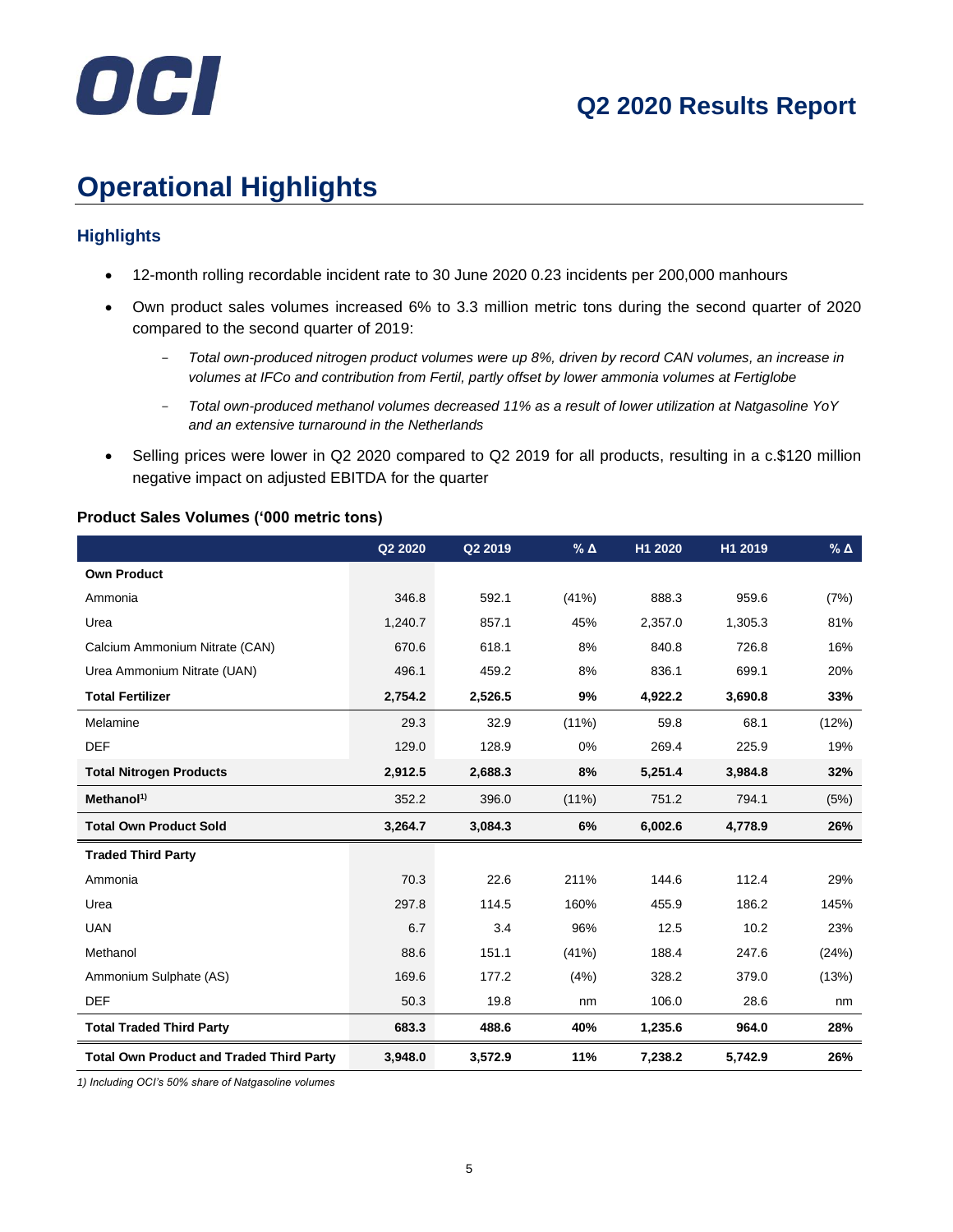

#### **Benchmark Prices**

|                      |                           |          | Q2 '20 | Q2 '19 | $%$ $\triangle$ | Q1 '20' | $%$ $\triangle$ | H1 '20 | H1 '19 | $%$ $\triangle$ |
|----------------------|---------------------------|----------|--------|--------|-----------------|---------|-----------------|--------|--------|-----------------|
| Ammonia              | NW Europe, FOB            | \$/mt    | 250    | 272    | (8%)            | 268     | (7%)            | 259    | 298    | (13%)           |
| <b>Granular Urea</b> | Egypt, FOB                | \$/mt    | 226    | 274    | (18%)           | 246     | (8%)            | 236    | 271    | (13%)           |
| <b>CAN</b>           | Germany, CIF              | €/mt     | 164    | 193    | (15%)           | 174     | (6%)            | 169    | 207    | (18%)           |
| <b>UAN</b>           | France, FOT               | €/mt     | 150    | 176    | (15%)           | 153     | (2%)            | 151    | 193    | (22%)           |
| <b>UAN</b>           | <b>US Midwest, FOB</b>    | \$/mt    | 198    | 249    | (20%)           | 181     | 9%              | 190    | 246    | (23%)           |
| <b>Melamine</b>      | Europe contract           | €m/t     | 1,393  | 1,525  | (9%)            | 1,405   | (1%)            | 1,399  | 1,550  | $(10\%)$        |
| <b>Methanol</b>      | <b>USGC Contract, FOB</b> | \$/mt    | 316    | 421    | (25%)           | 378     | (16%)           | 347    | 428    | (19%)           |
| <b>Methanol</b>      | Rotterdam FOB Contract    | €/mt     | 255    | 350    | (27%)           | 270     | (6%)            | 263    | 350    | (25%)           |
| <b>Natural gas</b>   | TTF (Europe)              | \$/mmBtu | 1.7    | 4.3    | (60%)           | 3.1     | (45%)           | 2.4    | 5.2    | (54%)           |
| Natural gas          | Henry Hub (US)            | \$/mmBtu | 1.7    | 2.6    | (35%)           | 1.9     | $(11\%)$        | 1.8    | 2.9    | (38%)           |

 *Source: CRU, Argus, ICIS, Bloomberg*

### **Operational Performance**

COVID-19 has not had a direct impact on OCI's operations, and all OCI's products have been deemed as essential to ensure uninterrupted supply of food and other essential products. Supply chains and distribution channels continue to perform resiliently.

However, as we postponed a turnaround at some of our nitrogen plants in the Netherlands from Q2 to the second half of 2020, we are required to shut down for a short period for regulatory inspections in Q3. These inspections were originally scheduled to be performed during the turnaround.

#### *Nitrogen Products*

Total own-produced nitrogen sales volumes increased 8% during the second quarter of 2020 compared to the same period last year, reflecting strong demand for nitrogen fertilizers in our core markets amidst favourable weather conditions, but some weakness in industrial nitrogen end markets:

- The inclusion of Fertil in Abu Dhabi into our consolidated results since 30 September 2019, driving a strong increase in urea volumes
- Record CAN volumes in Europe in Q2 2020
- UAN volumes in the United States were higher in Q2 2020 compared to an already very strong Q2 2019, reflecting IFCo's stabilization and debottlenecking of production and OCI's strengthening competitive position in the US Midwest through its N-7 Joint Venture
- DEF volumes were stable compared to Q2 2019

As a result of significantly lower selling prices in Q2 2020, the adjusted EBITDA for the nitrogen business dropped from \$252 million in Q2 2019 to \$208 million in Q2 2020. The drop in prices was partially compensated by lower gas prices, benefiting our European operations in particular and resulting in a healthy increase in EBITDA for the Nitrogen Europe segment.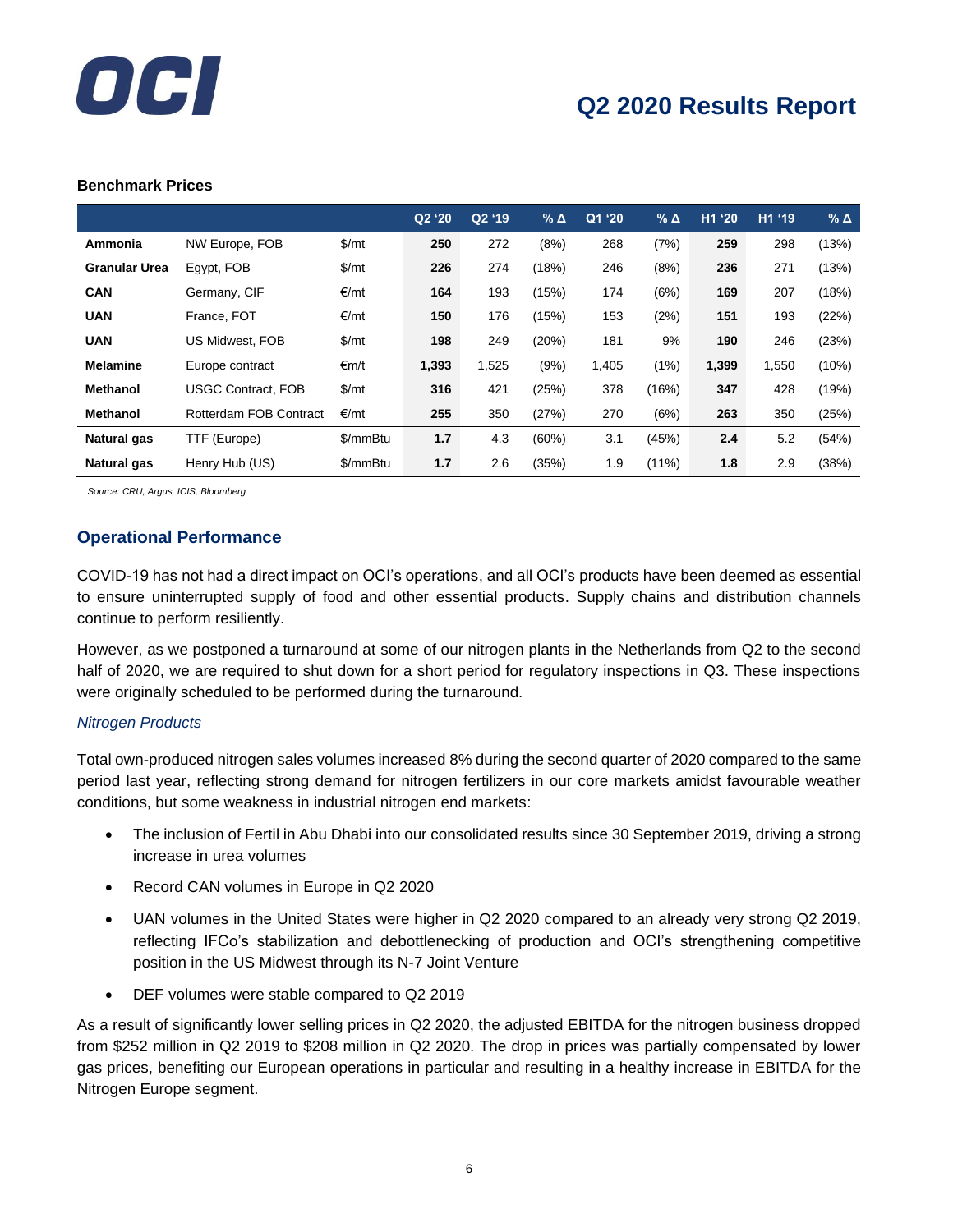

#### *Methanol*

Own-produced methanol sales volumes dropped 11% in Q2 2020 compared to the same period last year:

- Natgasoline had various equipment issues during April, which were successfully resolved, and the plant was able to operate reliably since restarting in early May. Natgasoline received a further insurance payment of \$10 million as compensation for business interruption losses and damages incurred in Q1 and Q2 2020
- Following the extensive turnaround in Q4 2019 and Q1 2020, OCI Beaumont's methanol plant was running at high levels on average in Q2 2020, resulting in an improvement in EBITDA for the Methanol US segment from the first into the second quarter as volumes ramped up and despite a drop in selling prices
- We finalized a turnaround at our methanol facility in the Netherlands in June, achieving steady utilization rates of 90 - 95% since restarting, despite the unusually high temperatures in Europe, and achieving higher levels more recently

The adjusted EBITDA of the methanol business was lower in Q2 2020 compared to Q2 2019 due to the lower result at Natgasoline, the major turnaround at BioMCN and significantly lower methanol prices, partially offset by the improved result at OCI Beaumont and lower natural gas prices in the Netherlands and the US.

| \$ million            | <b>Nitrogen</b><br><b>US</b> | <b>Europe</b> | Fertiglobe* | Elim.  | <b>Total</b><br><b>Nitrogen</b> | <b>Methanol</b><br><b>US</b> | <b>Europe</b> | Elim.** | Total<br><b>Methanol</b> | Other  | Elim.                    | <b>Total</b> |
|-----------------------|------------------------------|---------------|-------------|--------|---------------------------------|------------------------------|---------------|---------|--------------------------|--------|--------------------------|--------------|
| <b>Total revenues</b> | 165.3                        | 229.9         | 374.2       | (21.6) | 747.8                           | 97.9                         | 49.0          | (9.4)   | 137.5                    | 0.5    | (10.4)                   | 875.4        |
| Gross profit          | 27.3                         | 43.3          | 47.7        | 0.9    | 119.2                           | (3.4)                        | (0.9)         | 11.1    | 6.8                      | 0.7    | ٠                        | 126.7        |
| Operating profit      | 23.2                         | 34.0          | 28.7        | 0.9    | 86.8                            | (7.5)                        | (1.0)         | 11.9    | 3.4                      | (16.3) | -                        | 73.9         |
| D&A                   | (34.9)                       | (19.6)        | (66.8)      | ٠      | (121.3)                         | (37.9)                       | (6.9)         | 19.5    | (25.3)                   | (0.9)  | -                        | (147.5)      |
| <b>EBITDA</b>         | 58.1                         | 53.6          | 95.5        | 0.9    | 208.1                           | 30.4                         | 5.9           | (7.6)   | 28.7                     | (15.4) | $\overline{\phantom{0}}$ | 221.4        |
| Adj. EBITDA           | 58.1                         | 53.6          | 95.5        | 0.9    | 208.1                           | 22.8                         | 5.9           | (2.0)   | 26.7                     | (15.3) | -                        | 219.5        |

#### **Segment overview Q2 2020**

#### **Segment overview Q2 2019**

| - 9 - - - -<br>\$ million | <b>Nitrogen</b><br><b>US</b> | <b>Europe</b> | Fertiglobe* | Elim.  | Total<br><b>Nitrogen</b> | <b>Methanol</b><br>US*** | <b>Europe</b> | Elim.** | Total<br><b>Methanol</b> | Other          | Elim.                    | <b>Total</b> |
|---------------------------|------------------------------|---------------|-------------|--------|--------------------------|--------------------------|---------------|---------|--------------------------|----------------|--------------------------|--------------|
| Total revenues            | 211.0                        | 272.7         | 313.6       | (38.9) | 758.4                    | 162.3                    | 64.1          | (22.8)  | 203.6                    | $\overline{a}$ | (8.5)                    | 953.5        |
| Gross profit              | 56.7                         | 41.3          | 80.0        | 2.0    | 180.0                    | (6.6)                    | 2.9           | (7.1)   | (10.8)                   | (3.8)          | $\overline{a}$           | 165.4        |
| Operating profit          | 54.3                         | 30.5          | 69.9        | 2.0    | 156.7                    | (12.3)                   | (0.1)         | (5.5)   | (17.9)                   | (28.7)         | $\overline{\phantom{a}}$ | 110.1        |
| D&A                       | (32.6)                       | (16.5)        | (44.7)      | $\sim$ | (93.8)                   | (31.7)                   | (2.5)         | 17.5    | (16.7)                   | (1.0)          | ٠                        | (111.5)      |
| <b>EBITDA</b>             | 86.9                         | 47.0          | 114.6       | 2.0    | 250.5                    | 19.4                     | 2.4           | (23.0)  | (1.2)                    | (27.7)         | $\overline{\phantom{0}}$ | 221.6        |
| Adj. EBITDA               | 86.9                         | 48.9          | 114.6       | 2.0    | 252.4                    | 34.9                     | 2.9           | 2.3     | 40.1                     | (17.4)         | $\overline{\phantom{0}}$ | 275.1        |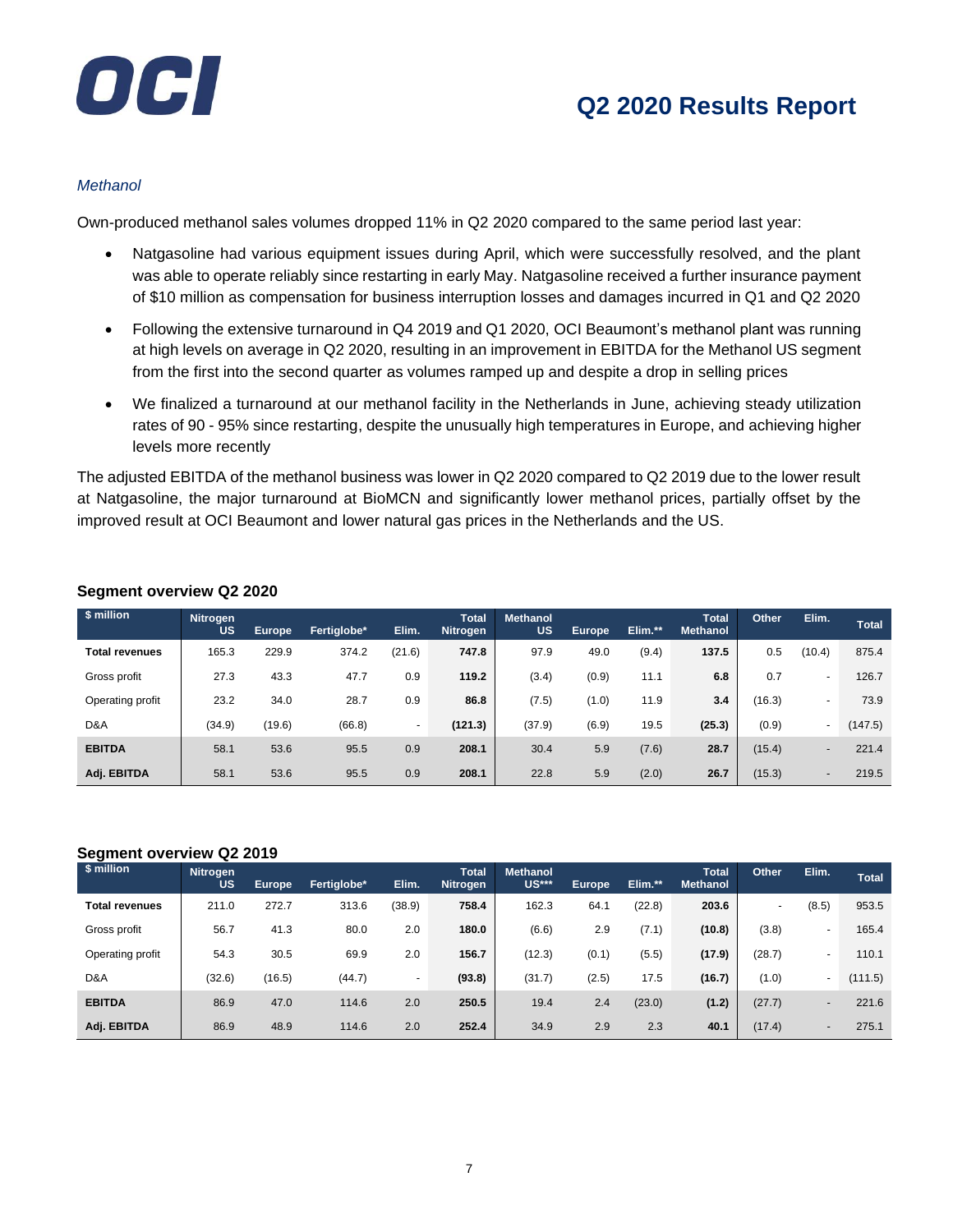

#### **Segment overview H1 2020**

| \$ million            | <b>Nitrogen</b><br>US | <b>Europe</b> | Fertiglobe* | Elim.  | Total<br><b>Nitrogen</b> | <b>Methanol</b><br><b>US</b> | <b>Europe</b> | Elim.** | Total<br>Methanol | Other  | Elim.                    | <b>Total</b> |
|-----------------------|-----------------------|---------------|-------------|--------|--------------------------|------------------------------|---------------|---------|-------------------|--------|--------------------------|--------------|
| <b>Total revenues</b> | 284.0                 | 392.3         | 737.5       | (33.5) | 1,380.3                  | 227.9                        | 130.8         | (29.7)  | 329.0             | 0.7    | (23.5)                   | 1,686.5      |
| Gross profit          | 37.5                  | 57.8          | 110.3       | 1.9    | 207.5                    | (4.6)                        | (2.8)         | 4.1     | (3.3)             | (0.2)  | $\overline{\phantom{a}}$ | 204.0        |
| Operating profit      | 28.9                  | 39.4          | 72.0        | 1.9    | 142.2                    | (17.4)                       | (4.6)         | 9.2     | (12.8)            | (21.5) | $\overline{\phantom{a}}$ | 107.9        |
| D&A                   | (70.3)                | (39.5)        | (133.6)     | $\sim$ | (243.4)                  | (70.0)                       | (12.4)        | 38.2    | (44.2)            | (2.0)  | $\overline{a}$           | (289.6)      |
| <b>EBITDA</b>         | 99.2                  | 78.9          | 205.6       | 1.9    | 385.6                    | 52.6                         | 7.8           | (29.0)  | 31.4              | (19.5) | $\overline{\phantom{a}}$ | 397.5        |
| Adj. EBITDA           | 99.2                  | 78.9          | 209.1       | 1.9    | 389.1                    | 50.2                         | 7.8           | (4.4)   | 53.6              | (30.2) | $\overline{\phantom{0}}$ | 412.5        |

#### **Segment overview H1 2019**

| \$ million            | <b>Nitrogen</b><br><b>US</b> | <b>Europe</b> | Fertiglobe* | Elim.          | <b>Total</b><br>Nitrogen | <b>Methanol</b><br>US*** | <b>Europe</b> | Elim.** | Total<br><b>Methanol</b> | Other                    | Elim.                    | <b>Total</b> |
|-----------------------|------------------------------|---------------|-------------|----------------|--------------------------|--------------------------|---------------|---------|--------------------------|--------------------------|--------------------------|--------------|
| <b>Total revenues</b> | 302.2                        | 466.4         | 467.0       | (56.0)         | 1,179.6                  | 297.6                    | 122.9         | (34.5)  | 386.0                    | $\overline{\phantom{a}}$ | 15.6)                    | 1,550.0      |
| Gross profit          | 69.3                         | 65.0          | 99.4        | (0.5)          | 233.2                    | 11.8                     | (9.4)         | (10.9)  | (8.5)                    | (6.8)                    | $\sim$                   | 217.9        |
| Operating profit      | 60.9                         | 44.1          | 80.0        | (0.5)          | 184.5                    | 0.9                      | (12.2)        | (7.4)   | (18.7)                   | (46.8)                   | $\sim$                   | 119.0        |
| D&A                   | (66.3)                       | (33.8)        | (87.6)      | $\blacksquare$ | (187.7)                  | (63.2)                   | (5.2)         | 33.5    | (34.9)                   | (2.2)                    | $\sim$                   | (224.8)      |
| <b>EBITDA</b>         | 127.2                        | 77.9          | 167.6       | (0.5)          | 372.2                    | 64.1                     | (7.0)         | (40.9)  | 16.2                     | (44.6)                   | $\overline{\phantom{a}}$ | 343.8        |
| Adj. EBITDA           | 127.2                        | 79.8          | 167.6       | (0.5)          | 374.1                    | 72.4                     | (6.0)         | (0.7)   | 65.7                     | (35.4)                   | $\overline{\phantom{a}}$ | 404.4        |

*\* Previously Nitrogen MENA segment. Fertil consolidated from Q4 2019*

*\*\* Mainly related to elimination of Natgasoline, which is included in Methanol US segment*

*\*\*\* Until 2019 OCI Fuels Ltd. was included in segment Methanol US. Effective 1 January 2020, OCI Fuels Ltd. has been combined with OCI Fuels B.V. in the segment Methanol Europe. The comparative numbers of 2019 are restated to reflect that change.*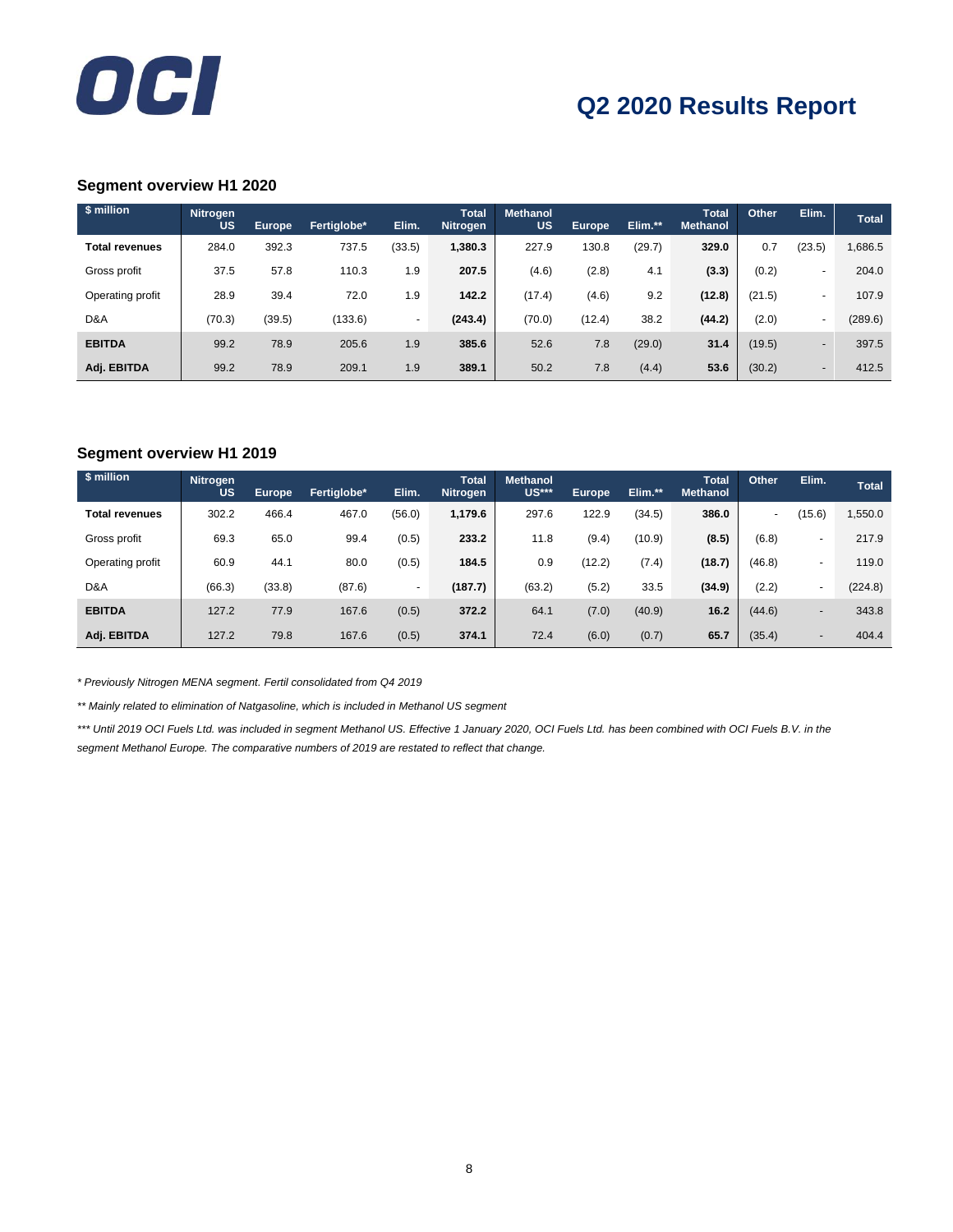

# **Financial Highlights**

### **Summary results**

Consolidated revenue decreased 8% to \$875 million in the second quarter of 2020 compared to the same quarter in 2019, as higher total volumes sold were offset by lower selling prices of our nitrogen products and methanol.

Adjusted EBITDA decreased by 20% to \$220 million in Q2 2020 compared to \$275 million in Q2 2019. The nitrogen segments benefited from the higher volumes and lower gas prices, offset by lower selling prices for all products. The methanol group's adjusted EBITDA was lower in Q2 2020 due to a sharp drop in methanol prices, lower production volumes at Natgasoline and turnaround activities in the Netherlands.

The adjusted net loss was \$20 million in Q2 2020 compared to a profit of \$37 million in Q2 2019. The reported net loss (after non-controlling interest) was \$2 million in Q2 2020 compared to a net profit of \$20 million in Q2 2019.

| \$ million                                       | Q2 2020 | Q2 2019 | H1 2020   | H1 2019    |
|--------------------------------------------------|---------|---------|-----------|------------|
| Net revenue                                      | 875.4   | 953.5   | 1,686.5   | 1,550.0    |
| Cost of Sales                                    | (748.7) | (788.1) | (1,482.5) | (1, 332.1) |
| <b>Gross profit</b>                              | 126.7   | 165.4   | 204.0     | 217.9      |
| SG&A                                             | (52.1)  | (51.9)  | (109.2)   | (98.5)     |
| Other Income                                     | (0.4)   | (0.5)   | 13.4      | 2.8        |
| Other expense                                    | (0.3)   | (2.9)   | (0.3)     | (3.2)      |
| <b>Adjusted EBITDA</b>                           | 219.5   | 275.1   | 412.5     | 404.4      |
| <b>EBITDA</b>                                    | 221.4   | 221.6   | 397.5     | 343.8      |
| Depreciation & amortization                      | (147.5) | (111.5) | (289.6)   | (224.8)    |
| <b>Operating profit</b>                          | 73.9    | 110.1   | 107.9     | 119.0      |
| Interest income                                  | 1.0     | 1.4     | 2.6       | 3.1        |
| Interest expense                                 | (68.9)  | (69.8)  | (118.3)   | (147.9)    |
| Other finance income / (cost)                    | 22.1    | 2.1     | 4.9       | (13.0)     |
| Net finance costs                                | (45.8)  | (66.3)  | (110.8)   | (157.8)    |
| Income from equity-accounted investees           | (20.1)  | 1.8     | (27.4)    | (7.9)      |
| Net income before tax                            | 8.0     | 45.6    | (30.3)    | (46.7)     |
| Income tax expense                               | (6.2)   | (6.0)   | (3.4)     | 4.1        |
| Net profit / (loss)                              | 1.8     | 39.6    | (33.7)    | (42.6)     |
| Non-Controlling Interest                         | (4.2)   | (19.7)  | (50.1)    | (18.7)     |
| Net profit / (loss) attributable to shareholders | (2.4)   | 19.9    | (83.8)    | (61.3)     |

#### **Consolidated Statement of Income\***

*\* Unaudited*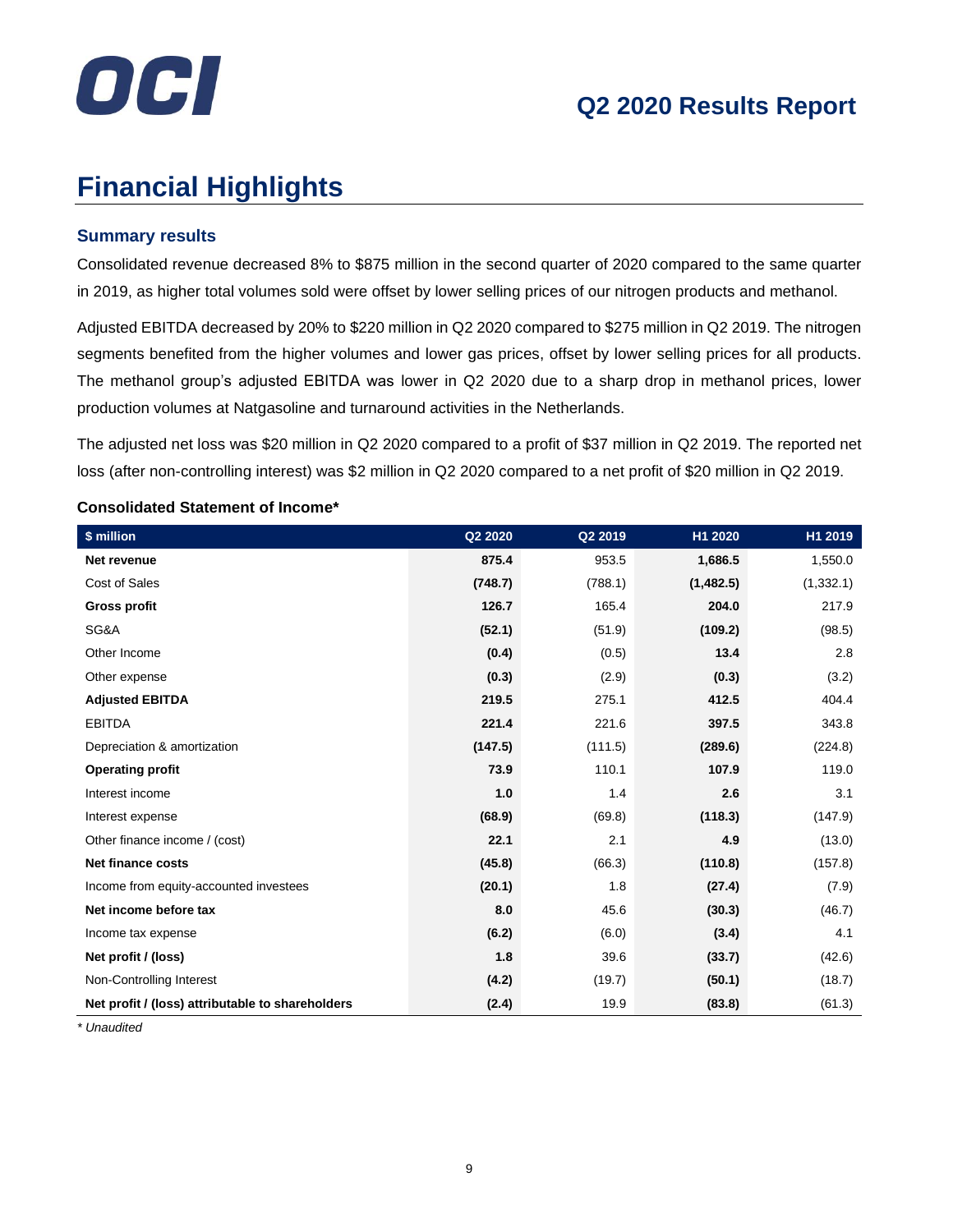

#### **Reconciliation to Alternative Performance Measures**

Adjusted EBITDA is an Alternative Performance Measure (APM) that intends to give a clear reflection of underlying performance of OCI's operations. The main APM adjustments in the second quarters of 2020 and 2019 relate to:

- Natgasoline is not consolidated and an adjustment of \$2 million was made for OCI's 50% share in the plant's EBITDA in Q2 2020, which includes OCI's share of an insurance payment of \$10 million for issues related to a Q3 2019 incident with a waste heat boiler. Natgasoline's contribution to adjusted EBITDA in Q2 2019 was \$34 million
- The unrealized results on natural gas hedge derivatives of \$4 million in Q2 2020 and (\$11) million in Q2 2019 relate to hedging activities at OCI Beaumont and in the Netherlands
- Other adjustments of \$9 million in Q2 2019 mainly relate to movements in provisions

| \$ million                             | Q2 '20                   | Q2 '19         | H1 '20 | H1 '19 | <b>Adjustment in P&amp;L</b>      |
|----------------------------------------|--------------------------|----------------|--------|--------|-----------------------------------|
| Operating profit as reported           | 73.9                     | 110.1          | 107.9  | 119.0  |                                   |
| Depreciation and amortization          | 147.5                    | 111.5          | 289.6  | 224.8  |                                   |
| <b>EBITDA</b>                          | 221.4                    | 221.6          | 397.5  | 343.8  |                                   |
| APM adjustments for:                   |                          |                |        |        |                                   |
| Natgasoline                            | 2.4                      | 33.9           | 23.8   | 42.0   | OCI's share of Natgasoline EBITDA |
| Unrealized result natural gas hedging  | (4.3)                    | 10.6           | (0.9)  | 8.7    | <b>COGS</b>                       |
| Gain on purchase related to Fertiglobe | $\overline{\phantom{a}}$ | $\blacksquare$ | (13.3) | ۰      | Other income                      |
| Expenses related to expansion projects | $\overline{\phantom{a}}$ | 0.5            | 1.9    | 1.0    | SG&A / other expenses             |
| Other including provisions             | $\blacksquare$           | 8.5            | 3.5    | 8.9    |                                   |
| <b>Total APM adjustments</b>           | (1.9)                    | 53.5           | 15.0   | 60.6   |                                   |
| <b>Adjusted EBITDA</b>                 | 219.5                    | 275.1          | 412.5  | 404.4  |                                   |

#### **Reconciliation of reported operating income to adjusted EBITDA**

### **Net income attributable to shareholders**

At the net income level, the main APM adjustments relate to non-cash foreign exchange gains or losses on US\$ exposure.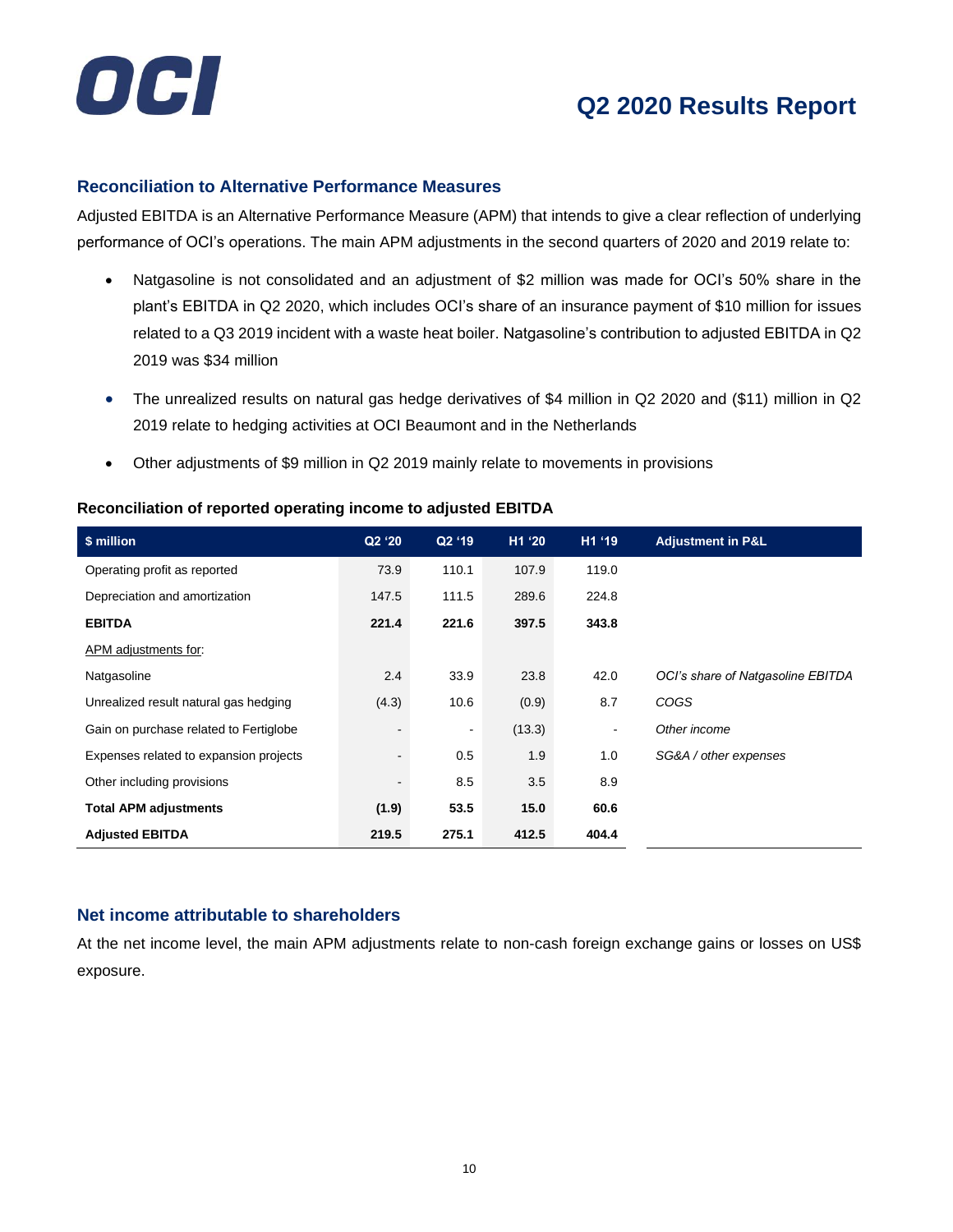

#### **Reconciliation of reported net income to adjusted net income**

| \$ million                                                      | Q2 '20 | Q2 '19         | H1 '20         | H1 '19                   | <b>Adjustment in P&amp;L</b>     |
|-----------------------------------------------------------------|--------|----------------|----------------|--------------------------|----------------------------------|
| Reported net loss attributable to shareholders                  | (2.4)  | 19.9           | (83.8)         | (61.3)                   |                                  |
| <b>Adjustments for:</b>                                         |        |                |                |                          |                                  |
| Adjustments at EBITDA level                                     | (1.9)  | 53.5           | 14.9           | 60.6                     |                                  |
| Add back: Natgasoline EBITDA adjustment                         | (2.4)  | (33.9)         | (23.8)         | (42.0)                   |                                  |
| Result from associate (change in unrealized gas hedging Natgas) | 0.7    | 6.6            | (0.8)          | (1.4)                    | Finance expenses                 |
| Accelerated depreciation                                        | 1.2    | $\blacksquare$ | 1.2            | $\overline{\phantom{a}}$ | Depreciation                     |
| Impairment of PP&E                                              |        | 1.9            | $\blacksquare$ | 1.9                      |                                  |
| Forex gain/loss on USD exposure                                 | (21.0) | (6.9)          | (16.3)         | 2.9                      | Finance income and<br>expense    |
| Non-controlling interest adjustment / release interest accrual  | 5.9    | (1.7)          | 7.2            | (0.8)                    | Interest expense /<br>minorities |
| Tax effect of adjustments                                       |        | (2.5)          | (0.5)          | (5.2)                    | Income tax                       |
| Total APM adjustments at net income level                       | (17.5) | 17.0           | (18.1)         | 16.0                     |                                  |
| Adjusted net loss attributable to shareholders                  | (19.9) | 36.9           | (101.9)        | (45.3)                   |                                  |

### **Free Cash Flow and Net Debt**

Free cash flow before growth capex amounted to \$191 million during Q2 2020 reflecting our operational performance for the quarter and net operating working capital inflows, offset by capital expenditures and semiannual interest payments.

Total cash capital expenditures were \$68 million in Q2 2020 compared to \$49 million in Q2 2019. Maintenance capital expenditure was \$52 million during Q2 2020, and growth capital expenditure \$16 million.

Net debt decreased by \$128 million from \$3,968 million at 31 March 2020 to \$3,840 at 30 June 2020, resulting in a total deleveraging of \$222 million to date in 2020.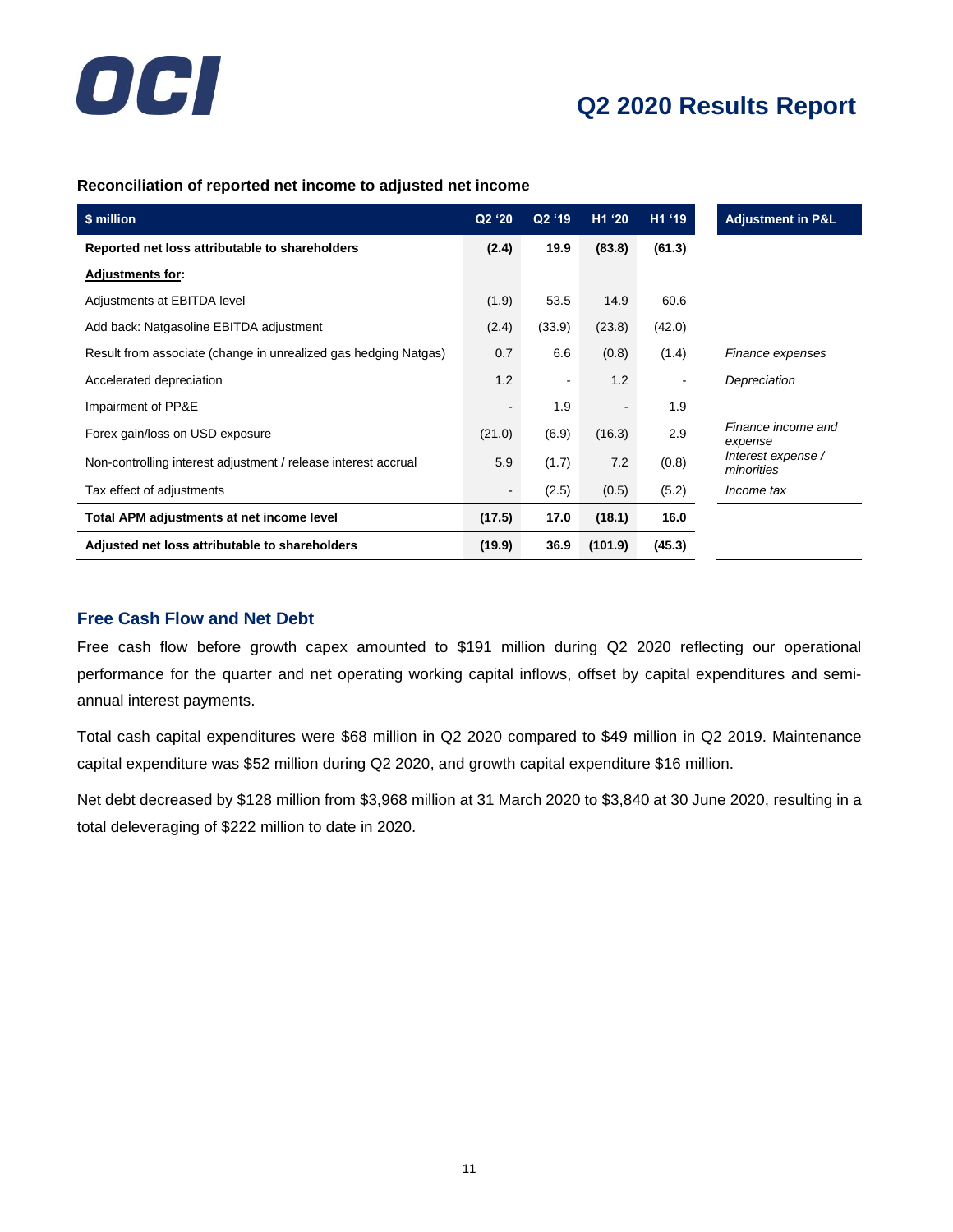

# **Reconciliation of EBITDA to Free Cash Flow and Change in Net Debt**

| \$ million                                           | Q2 '20  | Q2 '19  | H1 '20  | H1 '19  |
|------------------------------------------------------|---------|---------|---------|---------|
| <b>EBITDA</b>                                        | 221.4   | 221.6   | 397.5   | 343.8   |
| Working capital                                      | 131.3   | 87.6    | 6.3     | (17.3)  |
| Maintenance capital expenditure                      | (51.8)  | (26.7)  | (142.5) | (45.3)  |
| Tax paid                                             | (2.1)   | (39.5)  | (7.4)   | (40.0)  |
| Interest paid                                        | (115.3) | (103.1) | (154.9) | (149.9) |
| Insurance receivable / received Sorfert              |         |         |         | 31.8    |
| Dividends from equity accounted investees            | 2.6     | 1.4     | 2.6     | 1.6     |
| Adjustment non-cash expenses                         | 4.9     | 9.6     | 4.0     | 10.3    |
| <b>Free Cash Flow</b>                                | 191.0   | 150.9   | 105.6   | 135.0   |
| Reconciliation to change in net debt:                |         |         |         |         |
| Growth capital expenditure                           | (16.3)  | (22.0)  | (21.3)  | (63.1)  |
| Cash received for Fertiglobe closing settlement      |         |         | 166.8   |         |
| Lease payments                                       | (15.2)  | (6.7)   | (24.1)  | (14.4)  |
| Other non-current items                              | (3.9)   | 2.0     | (2.2)   | 7.6     |
| Net effect of movement in exchange rates on net debt | (21.2)  | (13.7)  | 11.4    | 3.4     |
| Other non-cash items                                 | (6.4)   | (0.2)   | (14.1)  | (1.5)   |
| Net Cash Flow / Decrease (Increase) in Net Debt      | 128.0   | 110.3   | 222.1   | 67.0    |